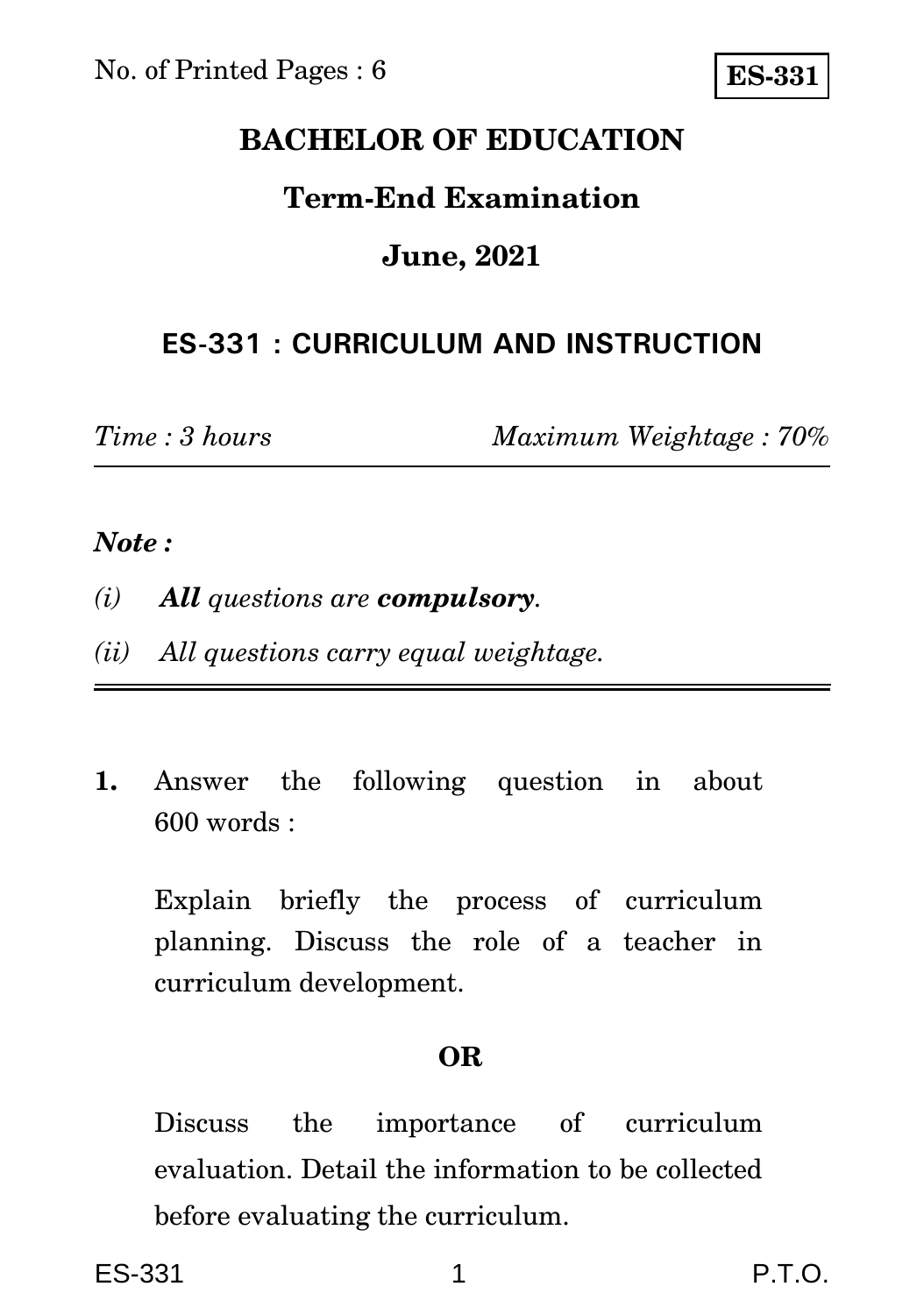**2.** Answer the following question in about 600 words :

Explain the need for writing instructional objectives in behavioural terms. Compare Mager's approach with Miller's approach for writing instructional objectives with the help of suitable examples.

### **OR**

Discuss the influence of various factors in classroom management. Support your answer with suitable examples.

- **3.** Answer any *four* of the following questions in about 150 words each :
	- (a) Differentiate between Analysis and Synthesis level of cognitive domain. Frame two objectives from each domain.
	- (b) Why is curriculum design for future necessary ? Explain.
	- (c) Discuss the guidelines for promoting a positive environment in the classroom.
	- (d) Explain the role of simulation in teacher training.
	- (e) Explain various types of print-based resources.
	- (f) Discuss the factors affecting the choice of instructional media.

ES-331 2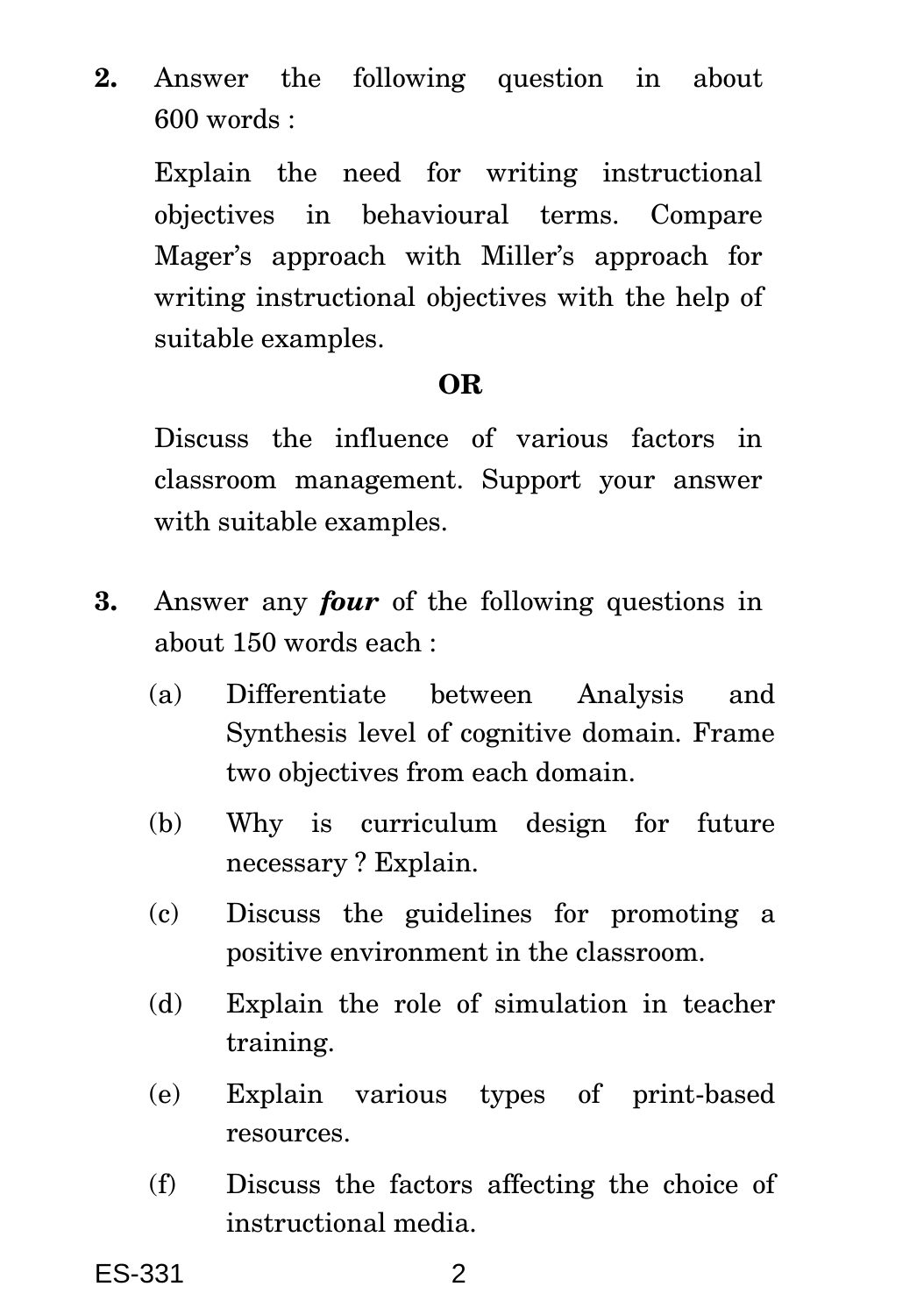**4.** Answer the following question in about 600 words :

Select a topic of your choice and detail out a plan for using the skill of questioning while teaching the particular topic.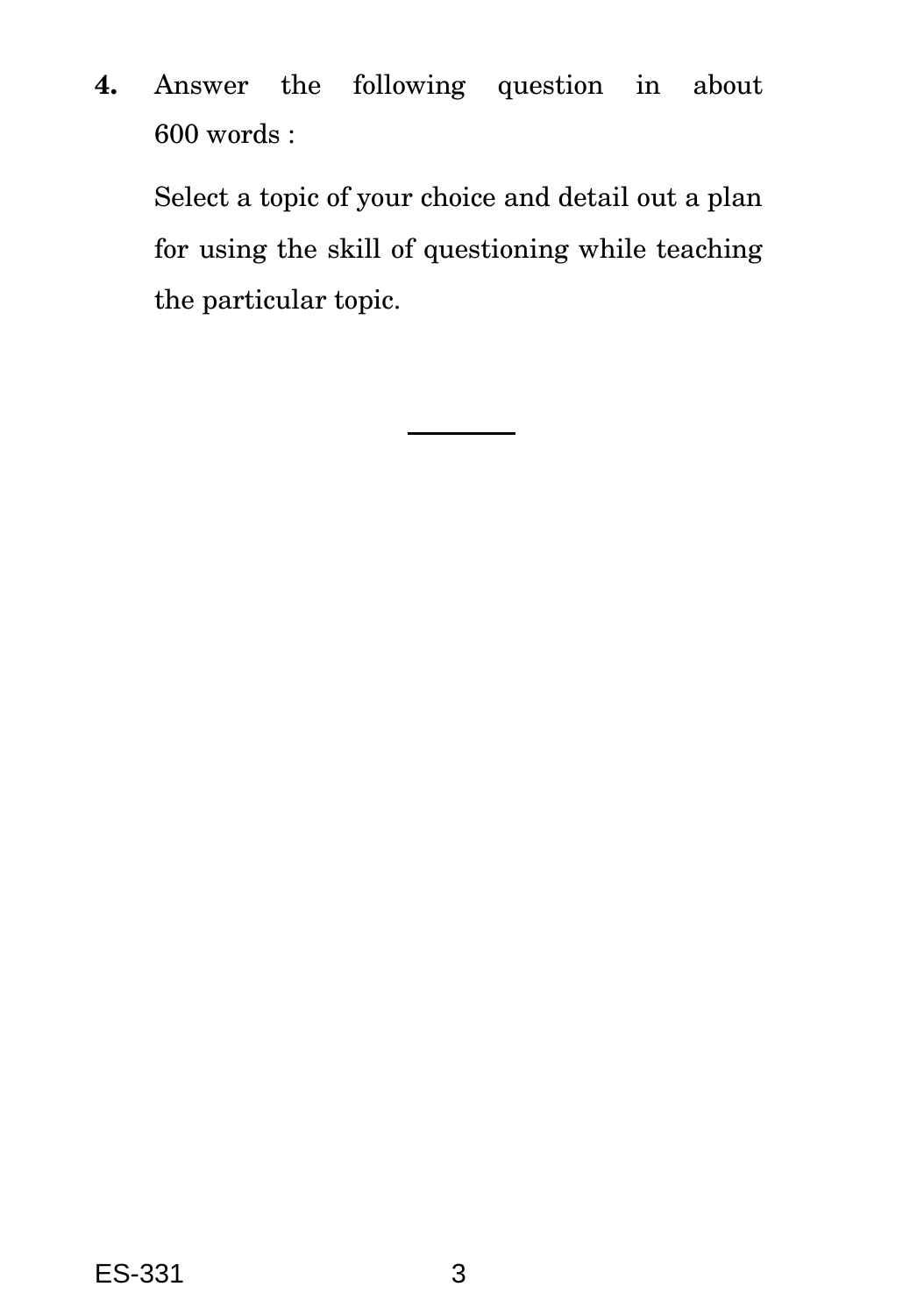$$.$ एस. $-331$ 

# शिक्षा में स्नातक उपाधि कार्यक्रम

# सत्रांत परीक्षा

## जून, 2021

# ई.एस.-331 : पाठ्यक्रम तथा अनुदेशन

समय : 3 घण्टे

अधिकतम भारिता • 70%

# नोट:

- (i) सभी प्रश्न अनिवार्य हैं ।
- (ii) सभी प्रश्नों की भारिता समान है ।
- निम्नलिखित प्रश्न का उत्तर लगभग 600 शब्दों में दीजिए: 1.

पाठ्यचर्या नियोजन की प्रक्रिया की संक्षेप में व्याख्या कीजिए । पाठ्यचर्या विकास में अध्यापक की भूमिका की चर्चा कीजिए ।

#### अथवा

पाठ्यचर्या मूल्यांकन के महत्त्व की चर्चा कीजिए । पाठ्यचर्या मूल्यांकन से पूर्व एकत्र की जाने वाली सूचनाओं का विस्तृत वर्णन कीजिए ।

ES-331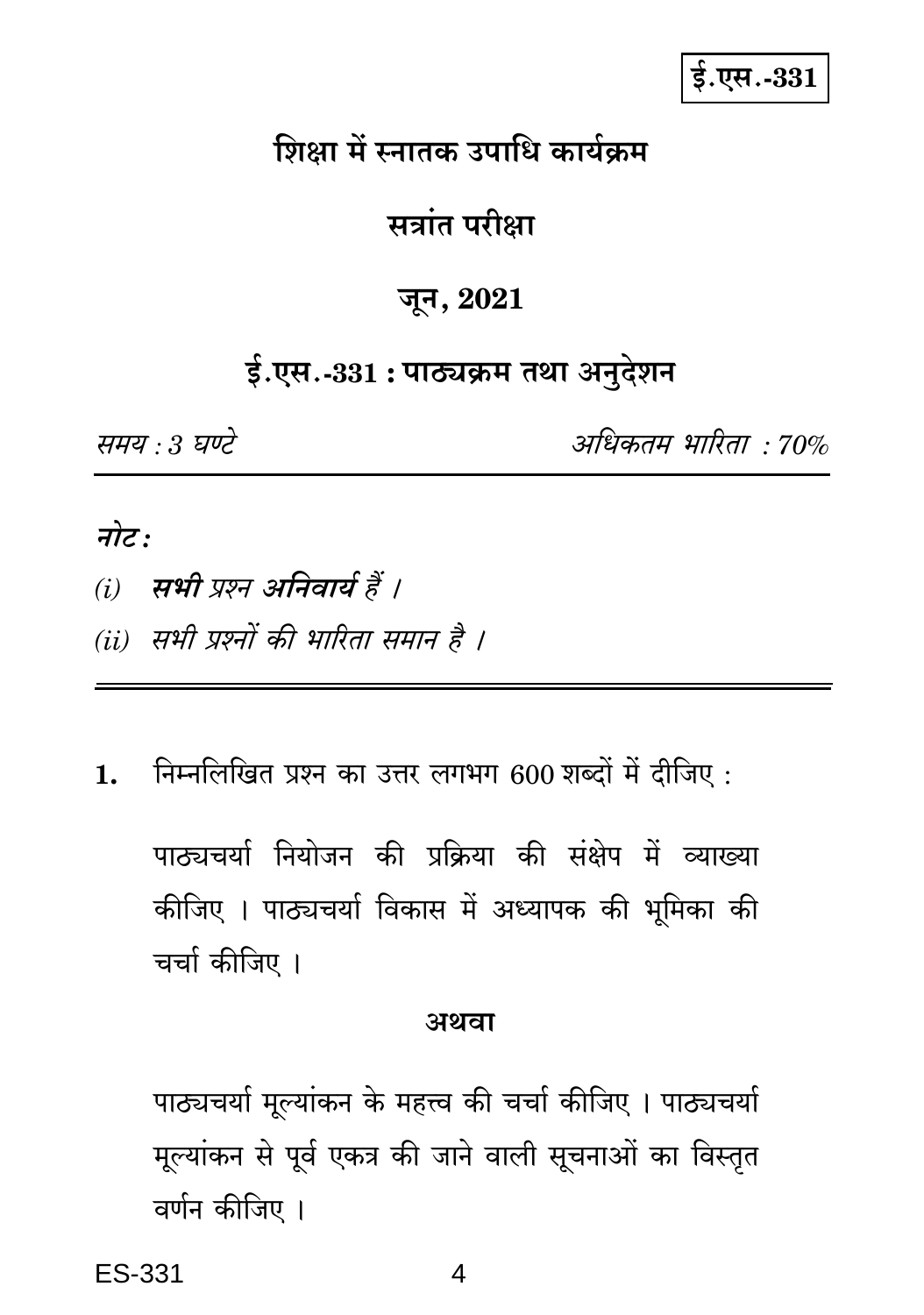निम्नलिखित प्रश्न का उत्तर लगभग 600 शब्दों में दीजिए:  $2<sub>1</sub>$ 

व्यावहारिक शब्दावली में अनुदेशात्मक उद्देश्यों को लिखने की आवश्यकता की व्याख्या कीजिए । उचित उदाहरणों की सहायता से अनदेशात्मक उद्देश्यों के लेखन के लिए मेगर के उपागम तथा मिलर के उपागम की तुलना कीजिए ।

#### अथवा

कक्षाकक्ष प्रबन्धन पर विभिन्न कारकों के प्रभाव की चर्चा कीजिए । उचित उदाहरणों द्वारा अपने उत्तर की पृष्टि कीजिए ।

- निम्नलिखित में से किन्हीं *चार* प्रश्नों के उत्तर लगभग 3.  $150$  शब्दों (प्रत्येक) में दीजिए :
	- (क) संज्ञानात्मक पक्ष के विश्लेषण एवं संश्लेषण स्तर में अन्तर स्पष्ट कीजिए । प्रत्येक पक्ष के दो-दो उद्देश्य दीजिए ।
	- (ख) भविष्य के लिए पाठ्यचर्या संरचना क्यों आवश्यक है ? व्याख्या कीजिए ।
	- कक्षाकक्ष में सकारात्मक परिवेश निर्माण के प्रोत्साहन  $(\Pi)$ के लिए दिशा-निर्देशों की चर्चा कीजिए ।
	- शिक्षक प्रशिक्षण में आभासी प्रशिक्षण (simulation) (घ) की भूमिका की व्याख्या कीजिए ।
	- विभिन्न प्रकार के मुद्रण-आधारित संसाधनों की व्याख्या  $(\overline{\mathbf{S}})$ कीजिए ।
	- अनुदेशन माध्यम के चयन को प्रभावित करने वाले (च) कारकों की चर्चा कीजिए ।

P.T.O.